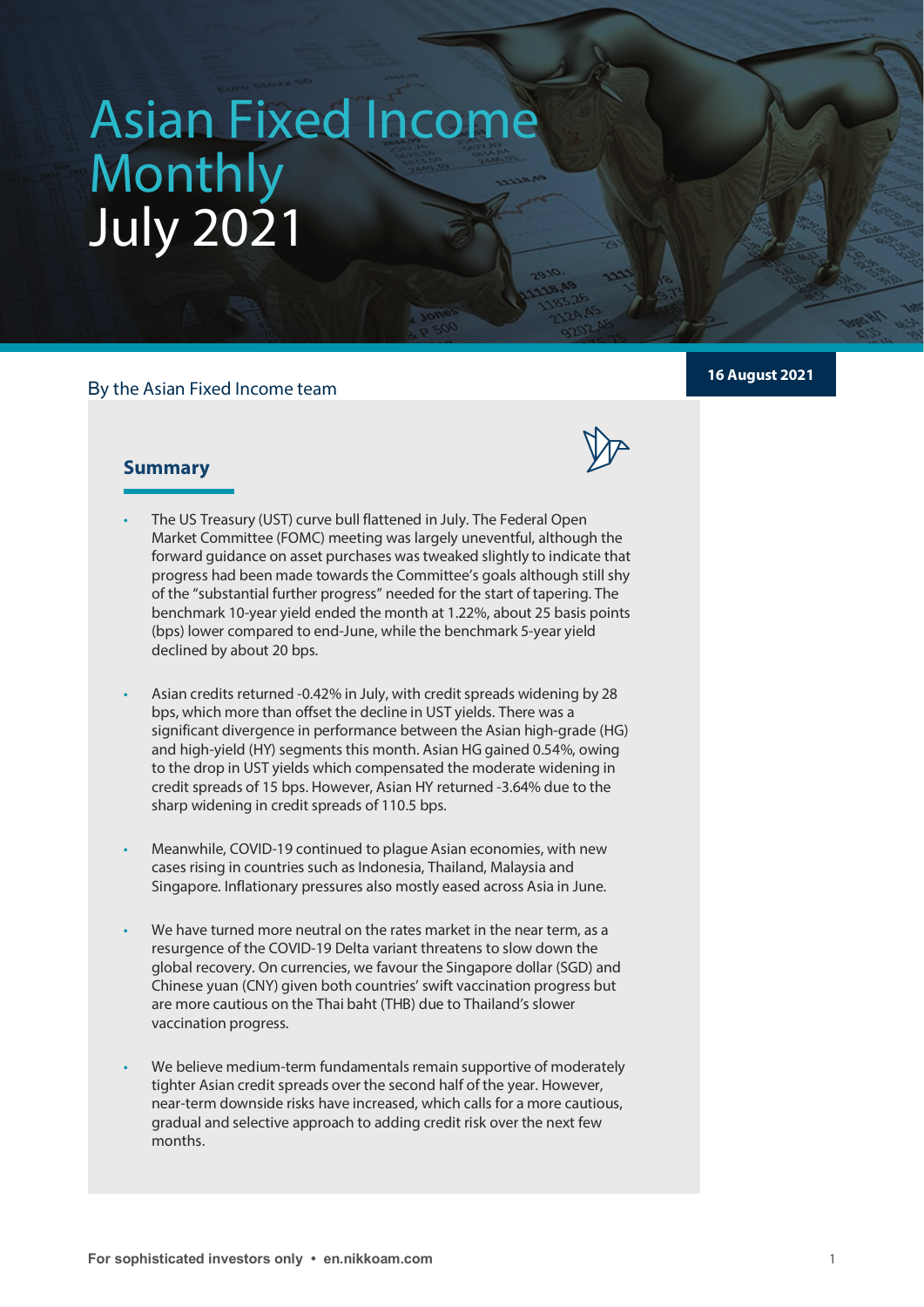

# Asian rates and FX

## **Market review**

## **USTs rally in July**

The UST curve bull flattened in July. The month started with non-farm payrolls at a decent 850,000. However, the unemployment rate rose to 5.9%. Separately, headline inflation in the US continued to climb at 5.4% year-on-year (YoY) for June, higher than the 5% YoY in May. The FOMC meeting in July was largely a non-event, with a relatively hawkish official statement on progress of the economy subsequently offset by a slightly dovish press conference. While tapering was discussed in the policy meeting, the Fed chairman indicated that such a move was not "imminent" and that the committee needed to see "further progress" before it can move forward. Overall, the benchmark 10-year yield ended the month at 1.22%, about 25 bps lower compared to end-June, while the benchmark 5-year yield declined by about 20 bps.

## **Chart 1: Markit iBoxx Asian Local Bond Index (ALBI)**



Source: Markit iBoxx Asian Local Currency Bond Indices, Bloomberg, 31 July 2021

Note: Bond returns refer to ALBI indices quoted in local currencies while FX refers to local currency movement against USD. ALBI regional index is in USD unhedged terms. Returns are based on historical prices. Past performance is not necessarily indicative of future performance.

## **Resurgence of COVID-19 cases in Asia**

COVID-19 continued to plague Asian economies, with new cases rising in countries such as Indonesia, Thailand, Malaysia and Singapore. Thailand tightened its virus containment measures during the month; it also changed its vaccine policy and allocated more supplies for older people. Thailand also focused on administering vaccines in risk areas in a bid to control the country's worst round of outbreak since the pandemic began. Meanwhile, in Singapore the rise of new COVID-19 cases prompted the country to increase social restrictions once again. The Philippines also placed its capital under a strict lockdown and implemented additional restrictions on the movement of people to stem the spread of the COVID-19 Delta variant.

### **Inflationary pressures mostly ease across Asia in June**

Inflationary pressures eased across most parts of Asia in June. In the Philippines, inflation rose 4.1% YoY in June compared to 4.5% YoY in May due to the base effect and lower transport costs. The June headline consumer price index (CPI) in Indonesia rose 1.33% YoY versus 1.68% in May on lower food prices. Malaysia's headline CPI moderated to 3.4% in June from 4.4% in May as transport costs declined. Meanwhile, the rise in Thailand's consumer prices eased in June to1.25% YoY from 2.44% YoY in May, with government subsidies on electricity and water charges contributing significantly to the slowdown.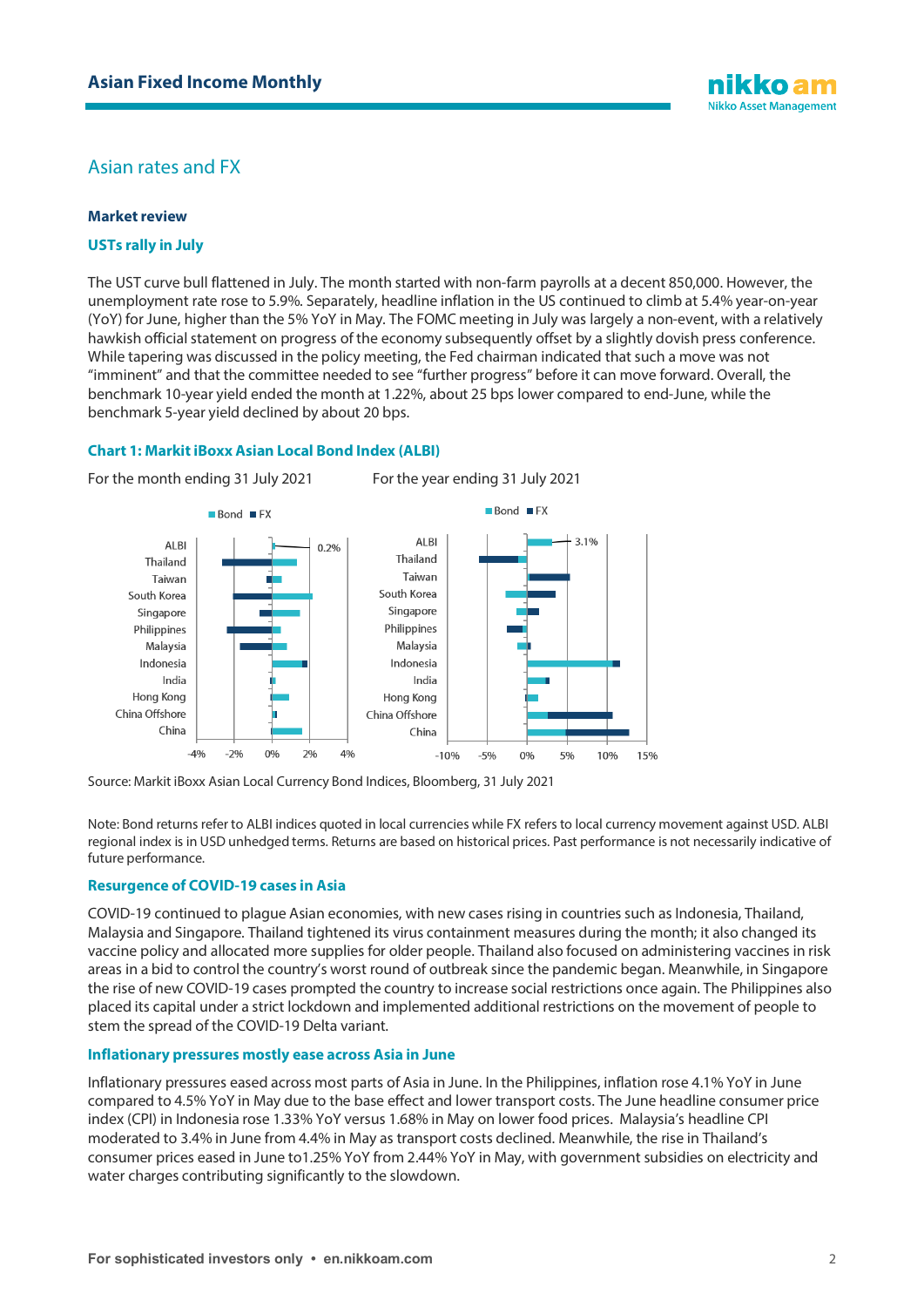#### **Market outlook**

#### **Neutral on rates as Delta variant spreads; vaccination progress remains important**

We have turned more neutral on the rates market in the near-term, as the emergence of the Delta variant threatens to slow down the global recovery. Market concerns have also increased, as evident from the recent move lower in UST yields. Within Asian rates, we see the supply reduction in Indonesia providing an additional boost to Indonesian bonds. While we are wary of longer-term US dollar (USD) strength, our preference within Asian currencies partly depends on the domestic handling of the COVID-19 situation and vaccination progress. On this aspect, we favour the SGD and CNY given both countries' swift vaccine rollouts but are more cautious on the THB as vaccinations in Thailand have been relatively slower.

# Asian credits

#### **Market review**

#### **Asian credit spreads widen; significant divergence seen between high-grade and high-yield**

Asian credits returned -0.42% in July, with credit spreads widening by 28 bps, which more than offset the decline in UST yields. There was a significant divergence in performance between the Asian HG and HY segments this month. Asian HG gained +0.54% on the month, owing to the drop in UST yields which compensated the moderate widening in credit spreads of 15 bps. However, Asian HY returned -3.64% due to the sharp widening in credit spreads of 110.5 bps.

After a relatively calm June, Asian credit experienced significant weakness in July, driven by a combination of global market volatility and Asia-specific developments. Throughout the month, a sense of unease permeated through global risk markets. The sense of unease was epitomised by sharp swings in global equity markets and the persistent downward pressure on UST yields and other developed market (DM) sovereign bond yields. A key driver of this weakness was the global spread of the Delta variant, which alongside supply chain disruptions and rapidly rising inflation gave rise to concerns over the resilience of the global economic recovery in 2H 2021. With their lagging vaccination rates, many Asian countries were hit particularly hard by the spread of the Delta variant, and as a result some of the strictest mobility restrictions were reimposed within the region.

Regionally, the Chinese real estate sector, particularly the HY segment, was deeply affected by the government's ongoing property tightening measures, as well as persistent negative headlines and liquidity pressure facing a few weak companies which had a spill-over impact across the rest of the sector. The somewhat surprising announcement by the People's Bank of China of a 50 bps universal cut to the reserve requirement ratio mid-month added to concerns about slowing growth momentum in China. This was despite the fact that the subsequently released 2Q 2021 real GDP growth (+7.9% YoY) and key monthly activity indicators for June were either in-line with, or better than, consensus expectations. Towards the end of the month, a series of regulatory changes pertaining to the Chinese private education and technology sectors again took the market by surprise and caused sharp drops in the Chinese and Hong Kong equity markets. These regulatory changes also significantly widened the credit spreads of the affected sector's issuers, which are mostly rated investment grade, although some of the widening was partially retraced towards the month-end.

Credit spreads widened across all Asian countries in July, with the frontier markets (Sri Lanka, Pakistan and Mongolia), China, India, Indonesia and Malaysia underperforming, while South Korea, Hong Kong, Singapore, and the Philippines outperformed. Indonesia and Malaysia, in particular, have struggled to contain the latest surge in COVID-19 cases, although in a positive sign the vaccination rollout in Malaysia accelerated. Still, Malaysian credits had to contend with ongoing political uncertainty which has dampened market sentiment. Spreads from the Philippines outperformed within the region, despite Fitch revising the outlook on the country's "BBB" sovereign rating to "Negative", citing concerns about weakened fiscal finances and the pandemic's potentially negative effects on the economy.

#### **Primary market activity remains active in July**

In July, 67 new issues raised a total of USD 25.0 billion in the market. The HG space saw 43 new issues amounting to about USD 18.9 billion, including a USD 2.5 billion three-tranche issue by Temasek Financials, USD 3.0 billion dualtranche issue from the Republic of Philippines and USD 1.65 billion new 10-year tranche and re-tap of 30/50 year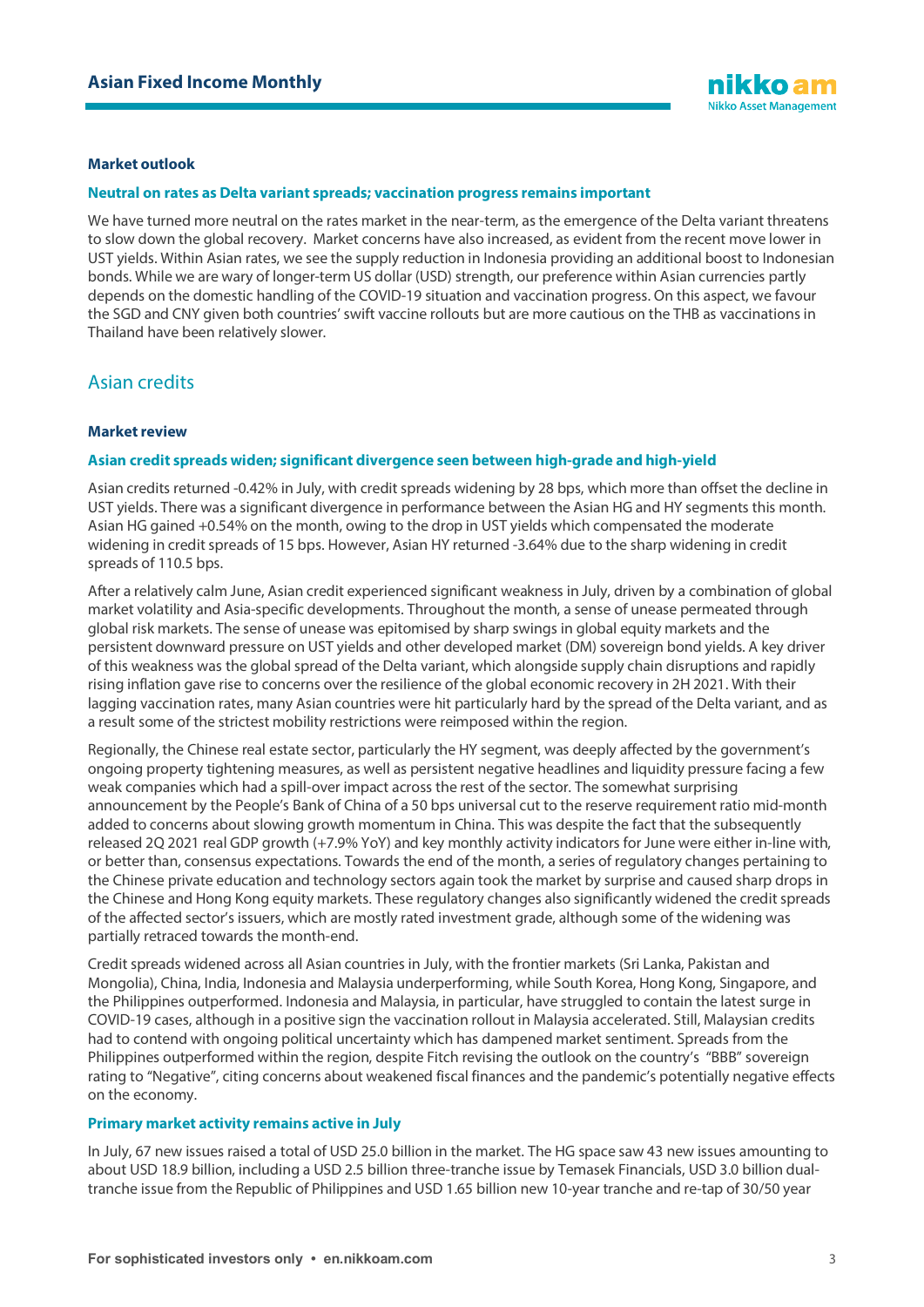

tranches from the Republic of Indonesia. Meanwhile, the HY space saw approximately USD 6.1 billion worth of new issues raised from 24 issues.

#### **Chart 2: JP Morgan Asia Credit Index (JACI)**

Index rebased to 100 at 31 July 2020



Note: Returns in USD. Past performance is not necessarily indicative of future performance. Source: Bloomberg, 31 July 2021

#### **Market outlook**

#### **Fundamentals supportive of tighter Asian credit spreads though downside risks have increased**

We believe medium-term fundamentals remain supportive of moderately tighter Asian credit spreads over the second half of the year. However, near-term downside risks have increased, which calls for a more cautious, gradual, and selective approach to adding credit risk over the next few months.

The current COVID-19 wave is likely to dampen the recovery in growth across many Asian countries, although this setback is likely to just delay rather than derail the whole recovery process. Progress on vaccine rollouts, as well as supportive fiscal and monetary policies, should revive growth momentum once the current COVID-19 wave subsides. Similarly, overall corporate credit fundamentals should remain robust, although the positive earnings momentum in the second half of 2021 could be softer and may vary in degree by sector. Specifically, certain service industries, such as travel and leisure, are likely to be impacted by the COVID-19 resurgence. In addition, sectors affected by regulatory changes and ongoing policy tightening in China would experience greater pressure on credit metrics. That said, the spread widening in July has likely priced in some of these weaknesses, making valuation more attractive, even though volatility is likely to remain elevated near-term.

In addition to the risk of a more pronounced economic impact from the ongoing COVID-19 wave, as well as uncertainties regarding the scope of regulatory and policy reforms in China, other key risks in the near-term include a more aggressive tightening of monetary policy in the US and worsening US-China bilateral relations. Uncertainties relating to offshore bonds issued by a Chinese state-owned non-bank financial institution remain, and although the contagion to other parts of Asian credit has been limited, the pending resolution for this issuer may still have an impact.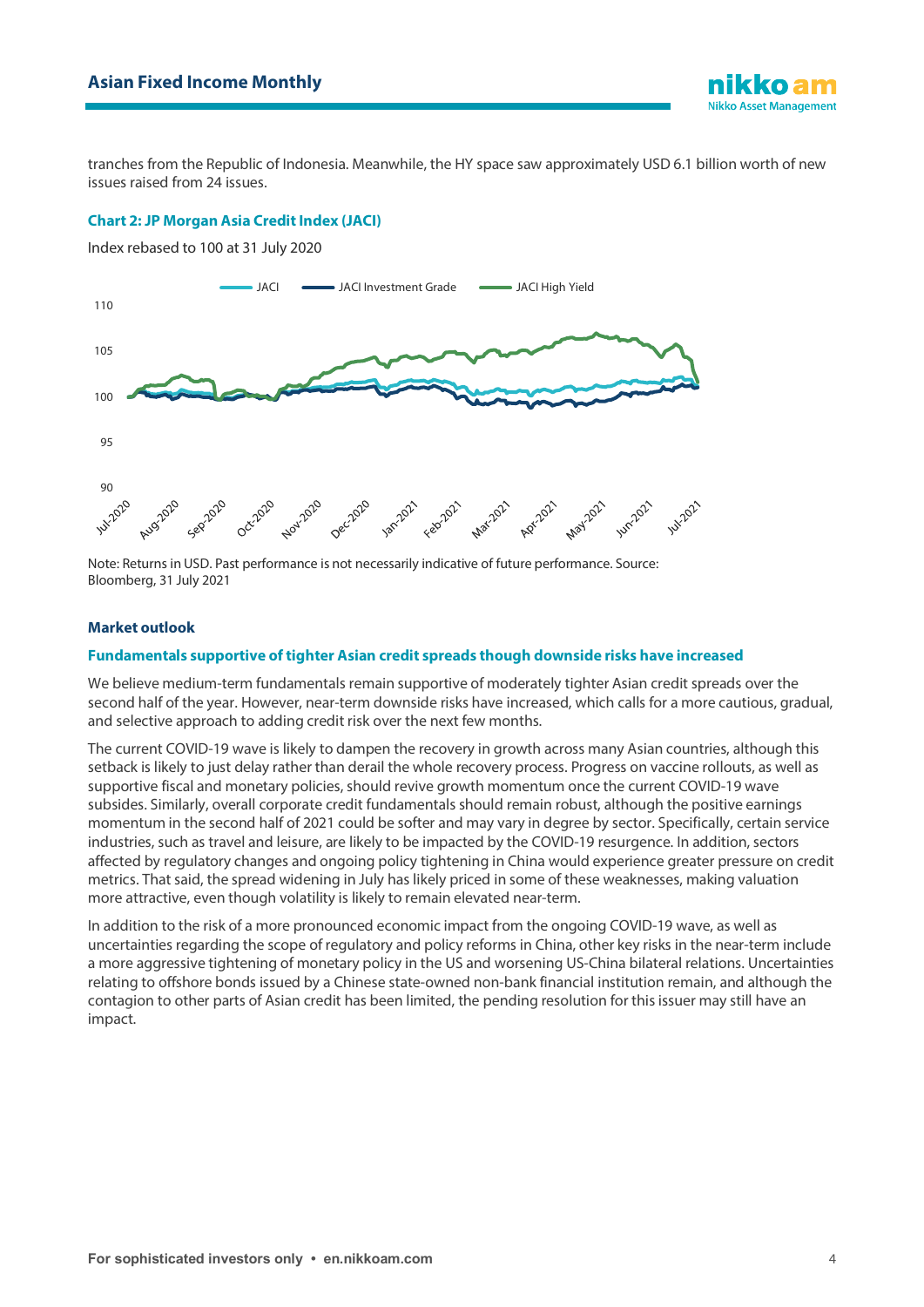**Important information:** This document is prepared by Nikko Asset Management Co., Ltd. and/or its affiliates (**Nikko AM**) and is for distribution only under such circumstances as may be permitted by applicable laws. This document does not constitute personal investment advice or a personal recommendation and it does not consider in any way the objectives, financial situation or needs of any recipients. All recipients are recommended to consult with their independent tax, financial and legal advisers prior to any investment.

This document is for information purposes only and is not intended to be an offer, or a solicitation of an offer, to buy or sell any investments or participate in any trading strategy. Moreover, the information in this document will not affect Nikko AM's investment strategy in any way. The information and opinions in this document have been derived from or reached from sources believed in good faith to be reliable but have not been independently verified. Nikko AM makes no guarantee, representation or warranty, express or implied, and accepts no responsibility or liability for the accuracy or completeness of this document. No reliance should be placed on any assumptions, forecasts, projections, estimates or prospects contained within this document. This document should not be regarded by recipients as a substitute for the exercise of their own judgment. Opinions stated in this document may change without notice.

In any investment, past performance is neither an indication nor guarantee of future performance and a loss of capital may occur. Estimates of future performance are based on assumptions that may not be realised. Investors should be able to withstand the loss of any principal investment. The mention of individual securities, sectors, regions or countries within this document does not imply a recommendation to buy or sell.

Nikko AM accepts no liability whatsoever for any loss or damage of any kind arising out of the use of all or any part of this document, provided that nothing herein excludes or restricts any liability of Nikko AM under applicable regulatory rules or requirements.

All information contained in this document is solely for the attention and use of the intended recipients. Any use beyond that intended by Nikko AM is strictly prohibited.

**Japan:** The information contained in this document pertaining specifically to the investment products is not directed at persons in Japan nor is it intended for distribution to persons in Japan. Registration Number: Director of the Kanto Local Finance Bureau (Financial Instruments firms) No. 368 Member Associations: The Investment Trusts Association, Japan/Japan Investment Advisers Association.

United Kingdom and rest of Europe: This document is communicated by Nikko Asset Management Europe Ltd, which is authorised and regulated in the United Kingdom by the Financial Conduct Authority (the FCA) (FRN 122084). This document constitutes a financial promotion for the purposes of the Financial Services and Markets Act 2000 (as amended) (FSMA) and the rules of the FCA in the United Kingdom, and is directed at professional clients as defined in the FCA Handbook of Rules and Guidance.

**United States:** This document may not be duplicated, quoted, discussed or otherwise shared without prior consent. Any offering or distribution of a Fund in the United States may only be conducted via a licensed and registered broker-dealer or a duly qualified entity. Nikko Asset Management Americas, Inc. is a United States Registered Investment Adviser.

**Singapore:** This document is for information to institutional investors as defined in the Securities and Futures Act (Chapter 289), and intermediaries only. Nikko Asset Management Asia Limited (Co. Reg. No. 198202562H) is regulated by the Monetary Authority of Singapore. **Hong Kong:** This document is for information to professional investors as defined in the Securities and Futures Ordinance, and intermediaries only. The contents of this document have not been reviewed by the Securities and Futures Commission or any regulatory authority in Hong Kong. Nikko Asset Management Hong Kong Limited is a licensed corporation in Hong Kong.

**New Zealand:** This document is issued in New Zealand by Nikko Asset Management New Zealand Limited (Company No. 606057, FSP22562). It is for the use of wholesale clients, researchers, licensed financial advisers and their authorised representatives only.

**Kingdom of Bahrain:** The document has not been approved by the Central Bank of Bahrain which takes no responsibility for its contents. No offer to the public to purchase the Strategy will be made in the Kingdom of Bahrain and this document is intended to be read by the addressee only and must not be passed to, issued to, or shown to the public generally.

**Kuwait:** This document is not for general circulation to the public in Kuwait. The Strategy has not been licensed for offering in Kuwait by the Kuwaiti Capital Markets Authority or any other relevant Kuwaiti government agency. The offering of the Strategy in Kuwait on the basis a private placement or public offering is, therefore, restricted in accordance with Decree Law No. 7 of 2010 and the bylaws thereto (as amended). No private or public offering of the Strategy is being made in Kuwait, and no agreement relating to the sale of the Strategy will be concluded in Kuwait. No marketing or solicitation or inducement activities are being used to offer or market the Strategy in Kuwait.

**Kingdom of Saudi Arabia:** This document is communicated by Nikko Asset Management Europe Ltd (Nikko AME), which is authorised and regulated by the Financial Services and Markets Act 2000 (as amended) (FSMA) and the rules of the Financial Conduct Authority (the FCA) in the United Kingdom (the FCA Rules). This document should not be reproduced, redistributed, or sent directly or indirectly to any other party or published in full or in part for any purpose whatsoever without a prior written permission from Nikko AME.

This document does not constitute investment advice or a personal recommendation and does not consider in any way the suitability or appropriateness of the subject matter for the individual circumstances of any recipient. In providing a person with this document, Nikko AME is not treating that person as a client for the purposes of the FCA Rules other than those relating to financial promotion and that person will not therefore benefit from any protections that would be available to such clients.

Nikko AME and its associates and/or its or their officers, directors or employees may have or have had positions or material interests, may at any time make purchases and/or sales as principal or agent, may provide or have provided corporate finance services to issuers or may provide or have provided significant advice or investment services in any investments referred to in this document or in related investments. Relevant confidential information, if any, known within any company in the Nikko AM group or Sumitomo Mitsui Trust Holdings group and not available to Nikko AME because of regulations or internal procedure is not reflected in this document. The investments mentioned in this document may not be eligible for sale in some states or countries, and they may not be suitable for all types of investors.

**Oman:** The information contained in this document nether constitutes a public offer of securities in the Sultanate of Oman as contemplated by the Commercial companies law of Oman (Royal decree 4/74) or the Capital Markets Law of Oman (Royal Decree80/98, nor does it constitute an offer to sell, or the solicitation of any offer to buy non-Omani securities in the Sultanate of Oman as contemplated by Article 139 of the Executive Regulations to the Capital Market law (issued by Decision No. 1/2009). This document is not intended to lead to the conclusion of any contract of whatsoever nature within the territory of the Sultanate of Oman.

**Qatar (excluding QFC):** The Strategies are only being offered to a limited number of investors who are willing and able to conduct an independent investigation of the risks involved in an investment in such Strategies. The document does not constitute an offer to the public and should not be reproduced, redistributed, or sent directly or indirectly to any other party or published in full or in part for any purpose whatsoever without a prior written permission from Nikko Asset Management Europe Ltd (Nikko AME). No transaction will be concluded in your jurisdiction and any inquiries regarding the Strategies should be made to Nikko AME.